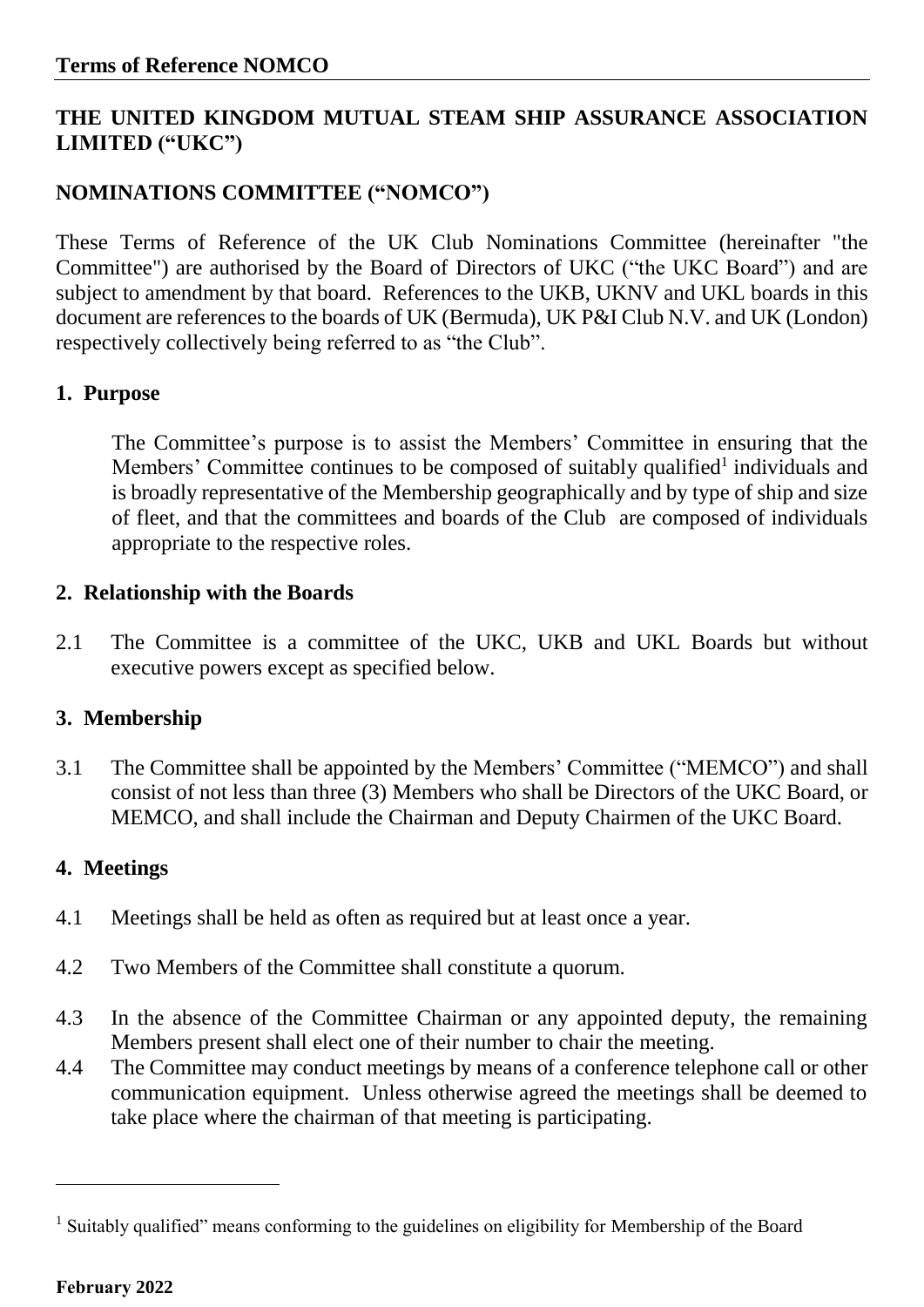4.5 Employees or representatives of the Managers shall attend and participate in meetings as appropriate.

#### **5. Authority**

- 5.1 Reporting to the Members' Committee and the boards, the Committee is authorised to seek any information and to instruct external advisors of the Club to carry out such enquiries and to make such reports as they may reasonably require in order to carry out the purposes set out in Clause 1 hereof.
- 5.2 The Committee is also authorised to obtain and pay for such legal or other independent professional advice as it may consider appropriate from time to time.
- 5.3 The Committee is authorised to obtain payment of its reasonable costs and disbursements from the funds of the Club.

#### **6. Duties**

#### NOMCO shall:

- 6.1 assist the Members' Committee to identify suitably qualified candidates for support at the election to the Members' Committee at the forthcoming AGM.
- 6.2 review the suitability of individual candidates brought forward from the Membership.
- 6.3 identify and recommend to the Members' Committee new candidates whom the Members' Committee should encourage to stand for election.
- 6.4 oversee the procedure whereby the Members' Committee by secret ballot selects the list of candidates that the Members' Committee recommends to the Membership for election at the AGM, both from those retiring from the Members' Committee and from new candidates.
- 6.5 review from time to time the guidelines for selection for and re-appointment to the Members' Committee and to recommend to the Members' Committee any modifications to those guidelines.
- 6.6 recommend to the Members' Committee the appointment of members of committees and boards of the Club.
- 6.7 make proposals and recommendations regarding fees payable to members of committees and boards of the Club.
- 6.8 review and evaluate whether the remuneration policy gives rise to undesired risk taking or otherwise undermines sound and prudent management of the Club.
- 6.9 review and assess that all persons who effectively run the Club fulfil the following requirements:

#### **February 2022**